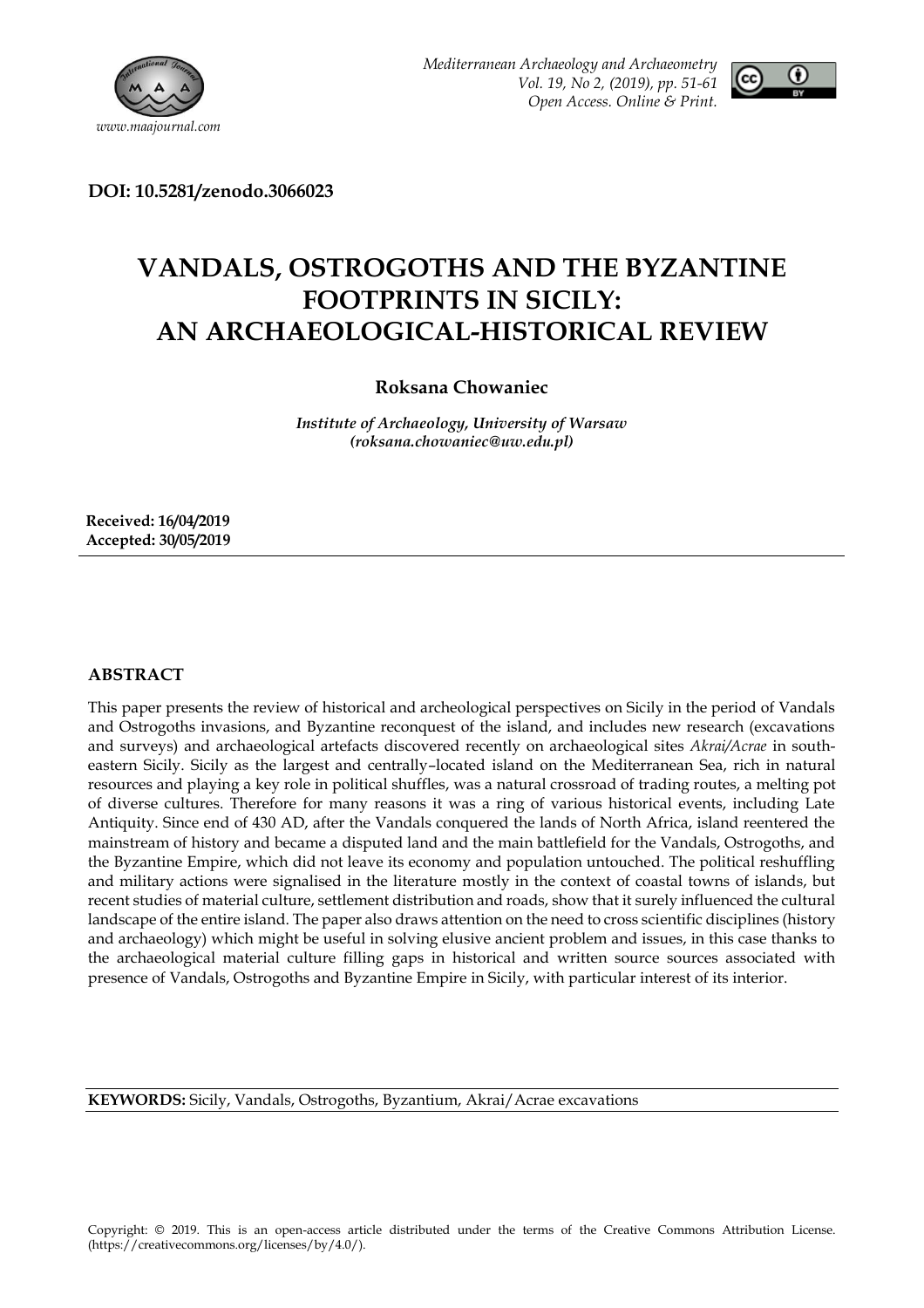#### **1. INTRODUCTION**

The Mediterranean and the barbarian world were entangled in complex mutual relations for centuries, and military expeditions of the 'people of the North' repeatedly reached the borders of the Roman Empire (Cracco Ruggini, 1984: 3-51). The first known presence of barbarian troops in Sicily took place under the Probus (276–282), when in 278 AD a Frankish raid from Gallia reached Syracuse and plundered and demolished the city (Pace, 1949: 81; Wilson, 1990: 330). Zosimus writes: 'But the Franks having applied to the emperor, and having a country given to them, a part of them afterwards revolted, and having collected a great number of ships, disturbed all Greece; from whence they proceeded into Sicily, to Syracuse, which they attacked, and killed many people there' (Zosimus, I.71.2).

A symbolic moment, however, was the battle of Adrianople in 378 AD, when the victorious

barbarians trespassed deep into the Empire for good. Simultaneously, the first Roman province, Sicily (Fig. 1), remained far to the south from these events. As the largest and most centrally– positioned island in the Mediterranean Sea, rich in natural resources and playing a key role in political shuffles, it was a natural crossroad of trade routes, a melting pot of diverse cultures, a core of socio–economic development, as well as a 'desired' land, offering what other regions could not provide within hand's reach. Sicily supplied Rome mostly with grain, but also honey, cheese, olives, lead, alum, and salt (Peña, 1999: 57–59, 63–65; Vaccaro, 2013: 267–269; Chowaniec, 2017: 24–26). Thus, there were many reasons why history left its mark on Sicily, including the events of Late Antiquity – a time of turmoil, strife, division, and the fall of the Western Roman Empire (the historical and archaeological background: Cameron, 2012).



*Figure 1. Map of Sicily with ancient towns mentioned in the text (based on Google earth, redrawn by R. Chowaniec)*

Sicily returned to the arena of events after the founding of Constantinople, when the island became one of Rome's major suppliers of *annona* (Sirks, 1991: 39, 240; Sirago, 1996: 420; Soraci, 2011: 184-197, 202-203; Vaccaro, 2013: 266-267)

since the Egyptian grain that used to feed Rome until then started supplying the new capital (Castellana and McConnel, 1990: 43-44; Vera, 1997-1998: 33-73). Sicily rose in its role as *nutrix* and *granario* after 429 AD (Wilson, 1990: 330),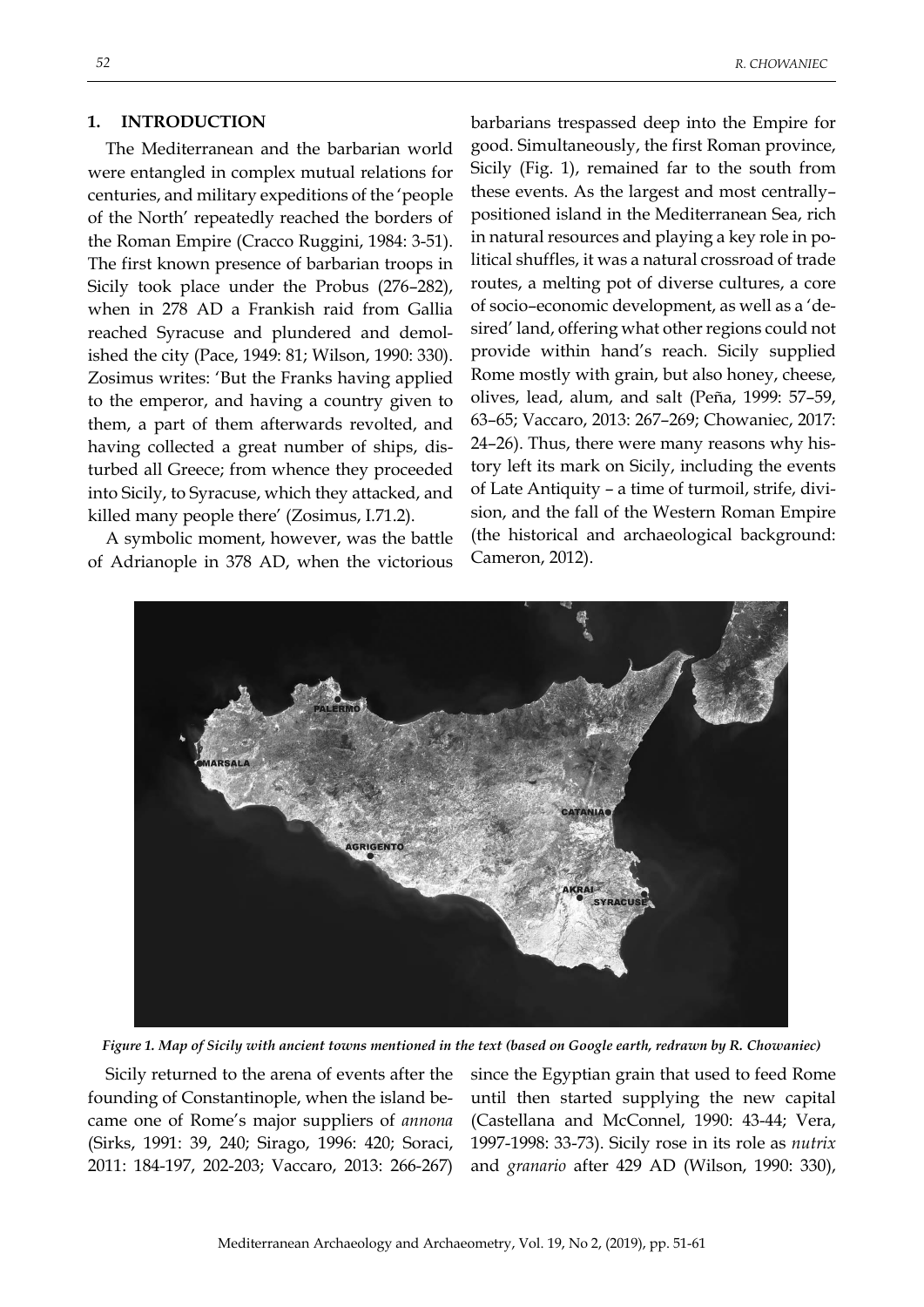when the Vandals conquered the lands of North Africa and captured Carthage in 439 AD, which was the final result of centuries of Vandals migrations and numerous transformations of this people (Cracco Ruggini, 1984: 44-45; Merills and Miles, 2010: 54-55, 109-140). In the 5th and 6th century AD the island reentered the mainstream

of history and became a disputed land and the main battlefield for the Vandals, Goths, and the Byzantine Empire, which did not leave its economy and population untouched (Pace, 1949: 81- 134; Mazza, 1997-1998: 107-138; Manganaro, 2010-2011: 124-125) (Fig. 2).



*Figure 2. Vandal and Ostrogothic Kingdoms and Byzantine Empire (source: https://en.wikipedia.org/wiki/Vandal\_Kingdom)*

## **2. SICILY AND VANDALS**

-

Before the Vandals begun their raids on Sicily, the Sicilian inhabitants were already alarmed by the presence of Alaric at Calabria in 410 AD, which is proven by hoards from this time (Wilson, 1990: 330). Three decades later, in June or July 440 AD<sup>1</sup> [1], the Vandals, under their most famous king, Geiseric (428–477) (sometimes named Geiseric, Gaiseric), started the first major incursion in Sicily directly from their new settlements in Africa. It was Emperor Valentinian III's warning against a possible barbarian attack that initiated due preparations in towns and encouraged the island's inhabitants to undertake defensive actions (Caliri, 2015: 991). Despite that,

<sup>1</sup> B. Pace states that the beginning of rides could take place in the end of 439 AD or first days of 440 AD (Pace, 1949: 86). G. Fasoli argues that the preliminary reconnaissance

Geiseric sacked and devastated all of Sicily, and the *remissio tributorum* introduced by Valentinian III to all victims could serve as a testimony to how much the province suffered from the Vandals. But experts still debate whether the tax exemption encompassed all regions of Sicily or only its western part (Caliri, 2014: 127-143).

The initial Vandal attacks were focused on the south–western part of the island, which fully catered to the most vital needs of their African heartland, whereas complete control of the harbour in *Lilybaeum* (modern Marsala) blocked possible Sicilian counterattacks (Aiello, 2015: 988). The Vandals penetrated the island in small raiding parties, performing quick operations and immediate retreats.

expedition took place already in 438 AD (Fasoli, 1980: 98), or perhaps even as early as 437 AD (Merills and Miles, 2010: 130).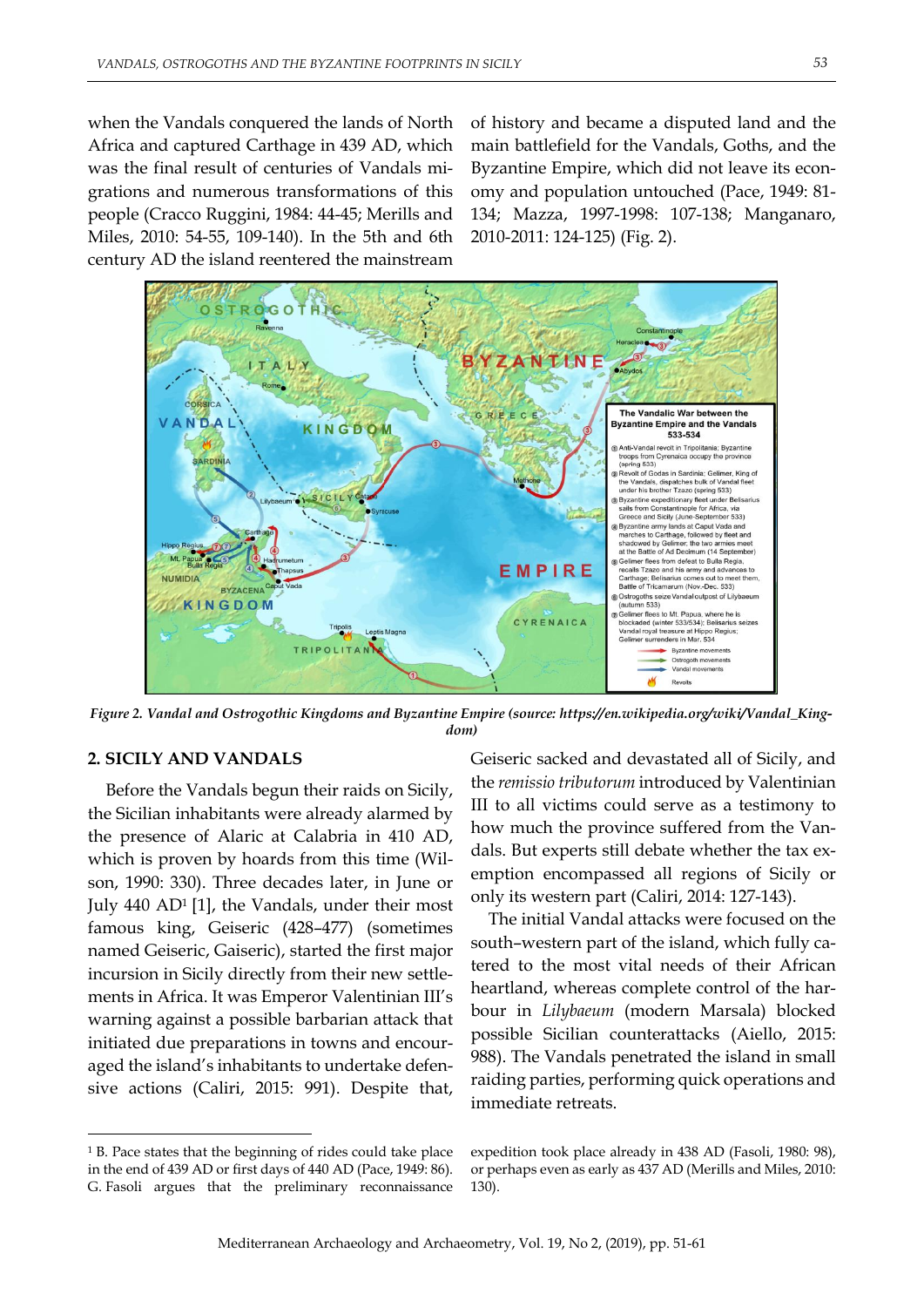In 442 AD, Valentinian III, affected by the conflict on the East, and Geiseric made an agreement with an entirely new political undertone, not only proclaiming the barbarians *foederati*, but also granting them rights to the richest and most fertile lands in *Africa Proconsularis*, *Africa Byzacena*, and the eastern part of Numidia. In return, Rome, which struggled with a variety of difficulties at the time, was to receive supplies of grain from northern Africa and Sicily, and the Vandals were to cease raiding other provinces of the Empire. The new relations between Rome and the barbarians were to be sealed by the wedding of Huneric (477–484), Geiseric's eldest son, and Eudocia, Valentinian's elder daughter (Merills and Miles, 2010: 63-65, 112). However, the emperor Valentinian III did not keep the promise, thus after his death, Geiseric sacked

Huneric (Conant, 2012: 20-36). The years between 442 AD and 455 AD may be considered a rather peaceful time. However, in 455 AD, soon after Valentinian III's death, Geiseric, to an extent relieved of the contract by the emperor's passing, renewed systematic incursions into Calabria and on the island, including its eastern and southern regions, as it seems to emphasise his rights to the island. But the raids took place also in Sardinia, Corsica and the Balearic Islands (Lilliu, 1984: 559). In his descriptions of the Vandal raids, Procopius comments: 'At that time, after the death of Valentinian, Gizeric gained the support of the Moors, and every year at the beginning of spring he made invasions into Sicily and Italy, enslaving some of the cities, razing others to the ground, and plundering everything; and when the land had become destitute of men and of money, he invaded the domain of the emperor of the East' (Procopius, III.5.22).

Rome and kidnapped Eudocia, promised to

The situation seemed favourable for the barbarians, as for a time Sicily was left without an army, which was busy dealing with conflicts on other borders. Contrary to the common belief

that the Vandal incursions were mainly focused on looting, it seems that their aim was not just to sack the island, but to dominate it politically by destroying crops and spreading terror. Firstly, the Vandals had enough produce in Africa, secondly, in spring the crops were not ready for harvest yet, so the aim could be destroy them, not to loot them. Thus, they would not serve to feed a potential army which would want to attack Vandal settlements in Africa. V. Aiello (2015: 989) goes on to argue that the aim was destroying a territory in order to impede a military or provisional use of it by one's enemies (Caliri, 2007: 576-577). This, in turn, was intended to help the Vandals in further conquests and ensure control over trade in the Mediterranean. Obviously, the access to agricultural produce and developed craftsmanship was not without meaning as well (Fasoli, 1980: 97). In the end, the Vandals failed to conquer Sicily in its entirety. Even though the island was especially important to them (Merills and Miles, 2010: 129), their status there and rights to the land after 455 AD remain debatable (Fasolo, 1980: 97-98; Caliri, 2015: 993).

At the time, the Eastern Roman Empire was facing its own conflicts and its interest in joining the western conflicts was rather moderate. Admittedly, Theodosius II sent a Byzantine fleet to Sicily in 441 AD with the task of 'securing' the island, however it should be seen as a diversion, since a substantial part of the force was soon moved to the eastern borders, threatened by the Huns (Kaegi, 1968: 28-29; Merills and Miles, 2010: 112-113; Cameron, 2012: 35). After 455 AD, there were several, mostly unsuccessful attempts to make a stand against the Vandals who repeatedly attacked Sicily (Strzelczyk, 1992: 141). Admittedly, exceptions happened as well. For instance, in 456 AD Flavius Ricimer, child of a Suebian–Visigoth marriage (!) and a military leader of the Western Roman Empire, defeated the Vandals in the battle of *Agrigentum* (modern Agrigento) and in 460 AD2, 465 AD and 468 AD Marcellinus, the *comes rei militaris* of Dalmatia,

<u>.</u>

<sup>2</sup> Marcellinus was sent to Sicily by emperor Majorian, while he planned an offensive against the Vandals in Africa.

Despite the initial successes the emperor had to ask for peace with the Vandals.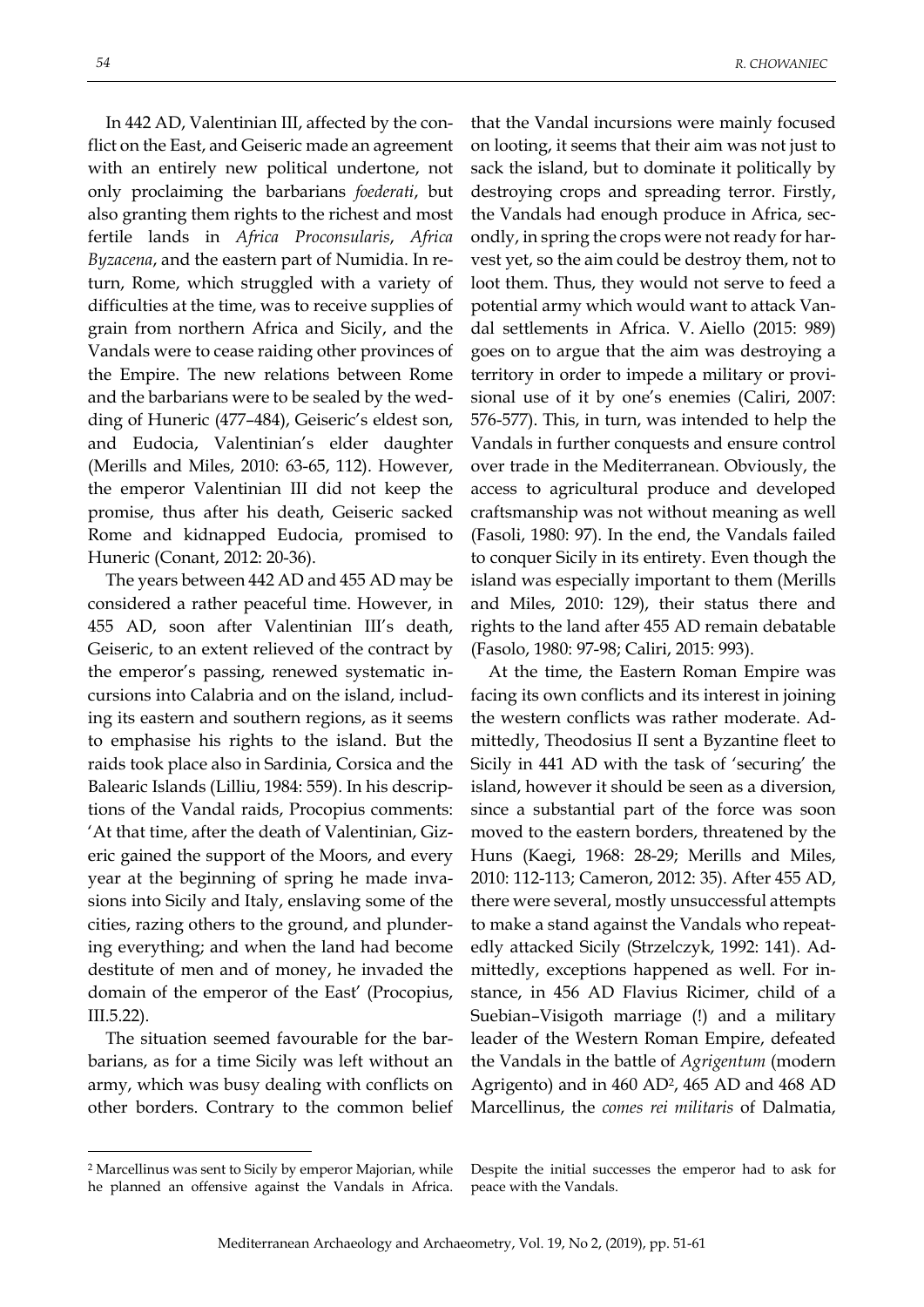made attempts to reintroduce temporary Roman rule on the island (Pace, 1949: 90-91). These minor failures, however, did not threaten Geiseric's stable position.

#### **3. SICILY** *INTER VANDALOS ET GOTHOS*

Even though Emperor Leon I signed an agreement with Geiseric in 461/2 AD (probably also in 470 AD; Pace, 1949: 92), guerrilla warfare continued (Procopius, III.6). It ended only in 472 AD with another peace treaty, which guaranteed safe supply of grain to Rome, but Ricimer was forced to accept Geiseric's terms. The treaty was renewed in 474/475 AD by Zeno and once again in 476 AD (Giunta, 1956: 137; Wolińska, 2005: 25- 27).

The same year, following the death of Romulus Augustulus, the last 'Roman' emperor, control over Italy was seized by Odoacer (433–493), a German warrior previously in service of Rome, defined as rex gentium of Barbarian tribes in Italy (Giunta, 1984: 54). Various circumstances and inborn political intelligence allowed him to 'assume power' over a great part of Sicily, without Lilybaeum, which he ruled until the end of the 480s AD. Victor of Vita in his 'History of the Vandal Persecution' writes that Geiseric passed Sicily to Odoacer a few months before his death in January 477 AD (Victor of Vita, I.14. The true scope of Odoacer's power remains unknown, as do the conditions of the agreement). Odoacer could own the island based on the conditions of *ius private salvo canone* (Jones 2014: 156), but the Vandals remained its true rulers (Clover, 1999: 237-238; Caliri, 2015: 993). In exchange for a yearly tribute – fixed lease costs – and the south– western part of the island, closest to the Vandal lands in Africa, being left at their disposal, Odoacer could manage (sic!) Sicily since the autumn of 476 AD (Clover, 1999: 237). Certainly, the island remained of interest to the Vandals, and, by such an agreement with Odoacer, Geiseric wanted to provide his successors with a firm connection with the Western Roman Empire (Caliri, 2007: 570-571).

Everything points to the fact that the successors of Geiseric did not honour this agreement,

as the Vandals manifested their rights to the island ever bolder. When in 489 AD Theodoric the Great, Ostrogothic leader, began his conquest of Italy (Burns, 1980: 57-126), the Vandal king, Gunthamund (484–496), nephew of Huneric, the eldest son of Gaiseric, launched new military incursions in Sicily. These turned out to be a failure and were put to an end by the signing of a rather unknown peace treaty in 491 AD (Halsall, 2007: 294), which resulted in Odoacer formally gaining control over the island without its south–western part (?). Almost two years later, Odoacer was murdered as a result of his ongoing conflict with Theodoric, and full power with the lands passed on to his rival. Theodoric created an Ostrogoth state in Italy, at first recognising the authority of the Eastern Roman Empire, and proclaiming himself a sovereign ruler in 498 AD. He also tried to stabilise the relations between the Vandals and the Ostrogoths (*fines inter Vandalos et Gothos*) with the marriage of his sister, Amalafrida, with Thrasamund (496–523), king of the Vandals and the Alans in 500 AD. It seems, however, as is emphasised by G. Halsall (2007: 295), that it was designed to subordinate the Gothic king Thrasamund. The wedding gift Theodoric gave his sister is worth mentioning. Except 'a thousand of the notable Goths as a bodyguard, who were followed by a host of attendants amounting to above five thousand fighting men' (Procopius, III.8.12–13), these were Sicilian holdings in *Lilybaeum* (Procopius, III.8.13–14), the same ones that were mentioned in the treaty of 491 AD and that were thus to remain with the Vandals (Conant, 2012: 38-39).

As Procopius refers it took place in the period: 'the Vandals suffered a disaster at the hands of the Moors such as had never befallen them before that time' (Procopius, III.8.14). In fact, there are no Gothic archaeological finds so far observed in Sicily. But 'The doubtless numerous barbarian troops in Italy during the fifth century had not chosen to display their ethnic identity through material culture', (Halsall, 2007: 336– 337, map 23). Also in case of Vandals in North Africa it is very difficult to distinguish Roman and non–Roman society and material culture,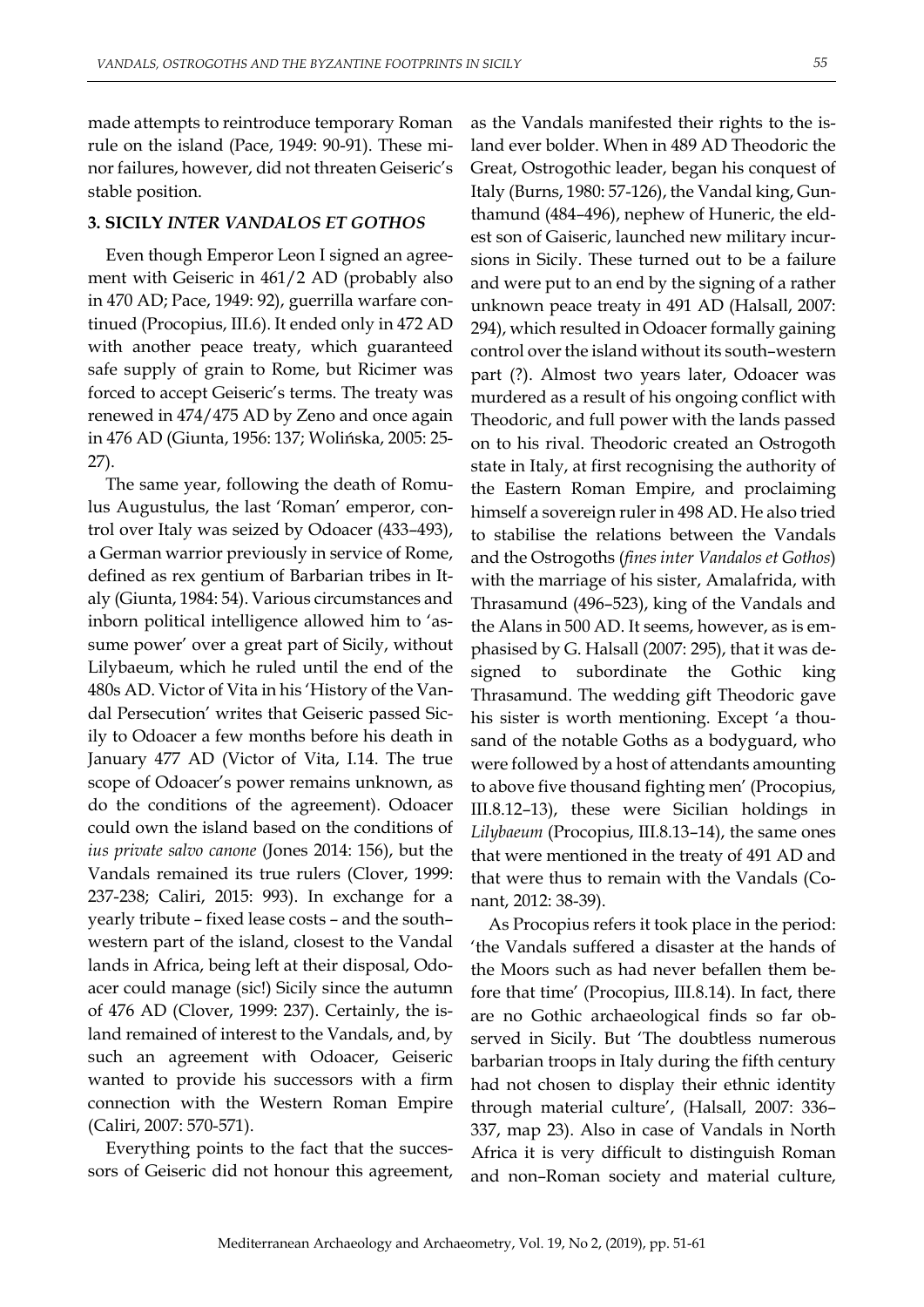because, as is claimed by G. Halsall, (2007: 405) the Vandals showed limited interest in presenting their own power and identity.

### **4. BYZANTINE FOOTPRINTS IN SICILY**

Byzantine influence over the island was not restored until Emperor Justinian I, who first forced the Vandals out of *Lilybaeum* with the help of his commander Flavius Belisarius the hospitality of the Ostrogoth queen, Amalasuntha, daughter of Theodoric the Great (Procopius, III.5.14–15).

Belisarius first gathered supplies for further fighting (Clover, 1999: 242), then landed on the eastern shores of the island in 533 AD, and defeated the Ostrogoths themselves. His base of choice was most probably the harbour in Catania (Strzelczyk, 1992: 173; Cameron, 2012: 107-111; also Procopius, V.5.12 'he took [also] over Syracuse and the other cities by surrender without any trouble'), which served as a vantage point for his raids on Vandal Africa (Heydemann, 2016: 35-36). Sicily had to be his tactical foothold for the later intervention in Italy. The antagonisms between the Goths and the Byzantines found their military conclusion when 'Belisarius was sent by Emperor Justinian against Theodat and the Gothic people. He sailed to Sicily and conquered it with ease' (Procopius, IV.14.1). The whole conflict was finished before the end of 535 AD (as a result of this the emperor held all Sicily subject and tributary of himself, Procopius, V.5.17–18; see also Strzelczyk, 1992: 185, 187), and Belisarius' success is to be attributed both to greater numbers and the naturally supportive approach of the island's inhabitants, especially in its eastern part, stemming from strong

Byzantine traditions in the region. 'For, having received the dignity of the whole consulship because of his victory over the Vandals, while he was still holding this honour, and after he had won the whole of Sicily, on the last day of his consulship, he marched into Syracuse, loudly applauded by the army and by the Sicilians and throwing golden coins to all' (Procopius V.5.18). T. Burns (1980: 116), describing the *comes Gothorum*, also mentioned the *comes* of Syracuse as a special case, not only the official representation but also the commander of the Gothic garrison stationed here, because his solders plundered the farms, which was probably unacceptable for the local communities. In 536 AD, Belisarius left two *presidii* on the island, including one in the Syracuse province which was a part of the Italian diocese. The Ostrogoths did not surrender without a fight and tried to torment Sicily with raids in 550 AD and 551 AD (Cameron, 2012: 115-116).

The presence and inspiration in Byzantine culture are attested by numerous finds in Sicily, also in the recently excavated archaeological site of *Akrai*/*Acrae* (modern Palazzolo Acreide). Among the finds are not only Byzantine coins, nearly exclusively of local production of eastern Sicilian mints, predominantly that of Syracuse mint, but also a fragment of a bronze censer, bronze belt buckles, 'half–crescent' shaped electrum earrings, bronze and iron rings and crosses, dated to the 5th–8th centuries AD (Fig. 3) (Chowaniec 2015; 2017; *per analogiam* Orsi, 1942; Pace, 1949: 433-458; Messina and di Stefano, 1997: 116– 119; Baldini Lippolis, 2010: 123–132).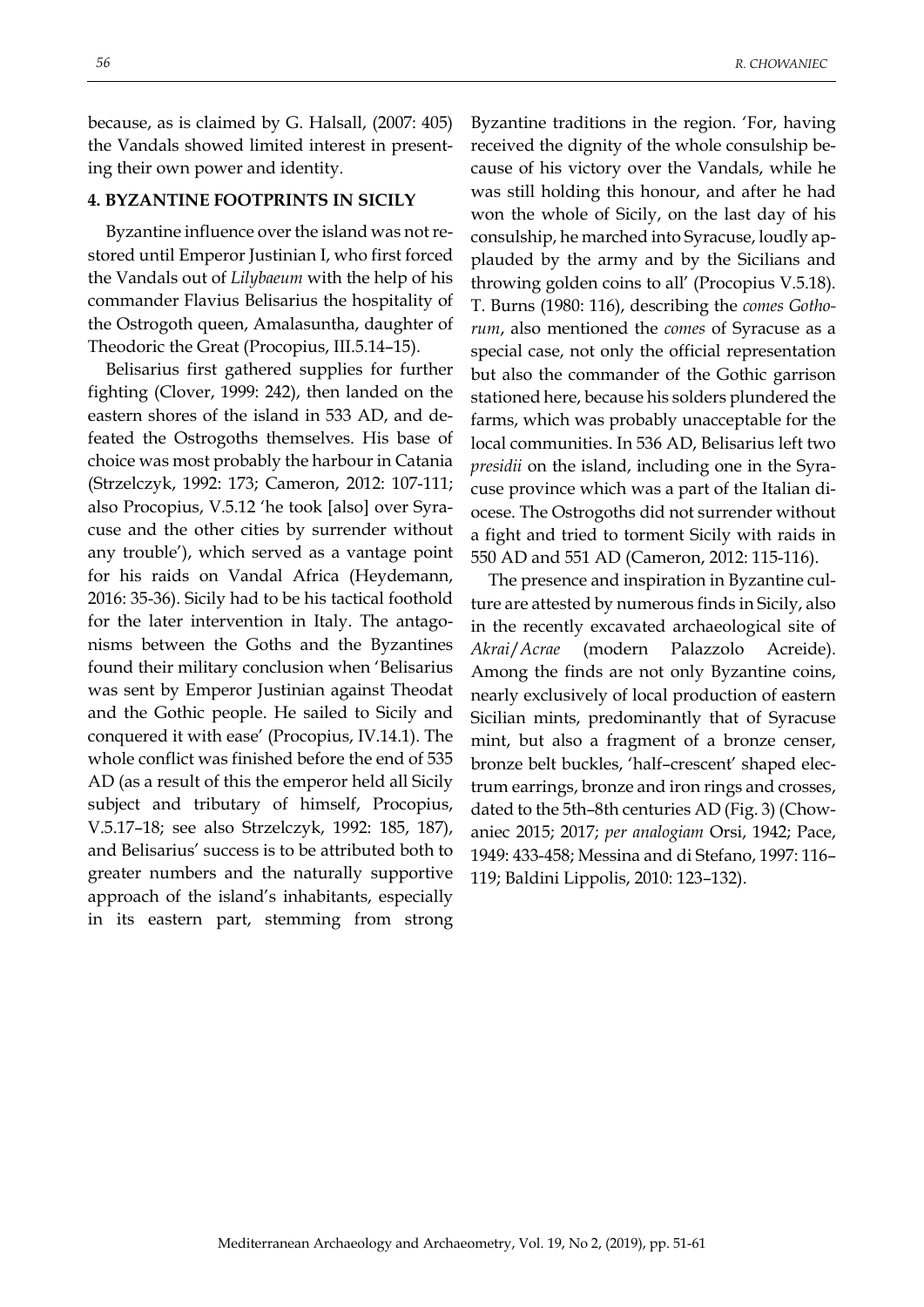

*Figure 3. Some archaeological finds of Byzantine origin from Akrai/Acrae, south-eastern Sicily (photo Archaeological Mission of Akrai)*

## **5. GENERAL ARCHAEOLOGICAL EVI-DENCES**

The aforementioned political reshuffling and military actions by the Vandals, the Ostrogoths, and the following Byzantine reconquista, so far signalised in the literature mostly in the context of coastal towns – Palermo, Catania, Agrigento, or Syracuse – surely influenced the cultural landscape of the entire island. D. Sami (2013: 27) thus described the fate of Sicilian towns in the 4th and 5th centuries: 'Ideas such as economical decline caused by Vandal raids, the tyrannical and oppressive fiscal government of Constantinople, the decadence of urban centres and the tendency towards independence from Byzantine control, are only some of the common theories still accepted without critical debate' (a thorough analysis of the issue has also been presented by Vaccaro, 2013: 272–304).

Without a doubt, the barbarian influence upset the former stability of the Sicilian urban centres (Goltz, 1997-1998: 226), but their complete destruction has to be excluded. V. Aiello (2005: 547-569; 2015: 988) suggests that the Vandals did not block trade routes and the circulation of goods in the Mediterranean remained dynamic. Thanks to the old and particularly recent excavations, the continuity of Sicilian settlements dated between the Imperial period and the early Medieval period can be confirmed. L. Pfuntner claims that this continuity should be linked with 'the continuing vitality of the Sicilian economy and the high value of Sicilian grain, which reinforced connections with Italy, Africa, and other parts of the Mediterranean even in times of political and military upheaval, such as the Vandal incursions and the Byzantine re–conquest of Sicily in the sixth century' (Pfuntner 2013: 29).

The majority of the attacks described in the sources mainly afflicted ports, for obvious reasons, which produced disturbances in the flow of supplies into the interior. However, traces of their presence have been registered inland as well. The excellent examples, from recently done excavations within the ancient town *Akrai/Acrae,* that confirm presence of Vandals in the interior of island are the finds of Vandal iron arrowheads and a shield boss.

Some cities were fortified at the time (for instance, Ortigia in Syracuse was encircled with fortifications), but most probably there was no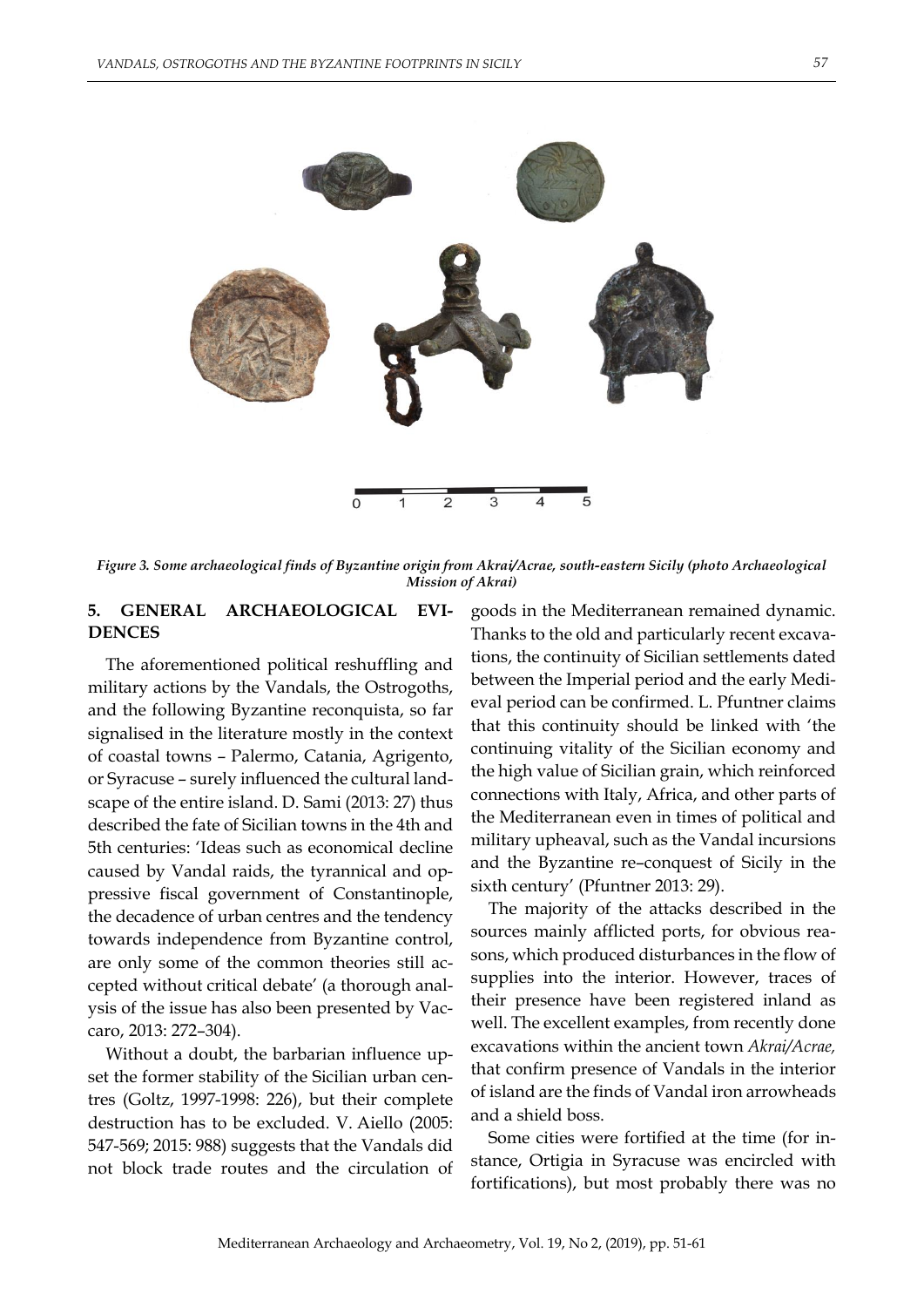coordinated action of erecting defences. In Catania, the fortifications were reinforced only after the Ostrogoth incursions started (Wolińska, 2005: 98). And whenever the barbarian tribes cut off Africa from Italy ships ceased to sail regularly and thus Sicilian ports received less goods (Halsall, 2007: 330-331). However, overall, the Vandal state in North Africa had a positive effect on the Sicilian economy. This beneficial influence was rooted not only in its vitality and continuous activity of its production centres (Bonifay, 2004; Vaccaro, 2013: 263; Aiello, 2015: 987; Merills and Miles, 2010: 144-151; Conant, 2012: 90-95), but mostly in the dynamic functioning of the sea trade routes (Uggeri, 2008: 63-96). R. J. A. Wilson (1990: 336) suggests that Sicily in the 5th century AD was still flourishing and had vital position in food supply. He also states that the great amount of pottery on the rural settlements justified the

opinion of Cassiodorus, governor of Sicily between 490-493 AD, that it was a calm time for the island (Wilson, 1990: 336).

## **6. DISCUSSION AND CONCLUSIONS**

The history and role of towns in Sicily in Late Antiquity and the Byzantine Period have not been researched deeply enough, and despite this fact, there is a common yet false assumption that since the second half of the 4th century AD towns were at the verge of collapse and life focused in rural areas (Sami, 2013: 27).

A rather different picture is presented by archaeological material. For instance, an increased inflow of pottery from the Aegean or North Africa between the second quarter of the 5th century AD and the mid–6th century AD was registered within the current excavations at the site of *Akrai/Acrae* (Domżalski, 2015: 288-289). The presence of these pottery in the town localised in the Sicilian interior can suggest that Sicily was not facing any major economic crisis at the time, because since these ceramics supplied this small inner city, it also had to reach to ports such as Catania or, above all, Syracuse. We are observing a

constant inflow of African Red Slip (ARS) wares from ARS A and A/D wares dated from the late 1st century AD until the 3rd century AD through ARS C<sup>1-3</sup> wares from the early 3rd century AD until the early 5th century AD; ARS D phase 1 dated from the 4th century AD until the mid–5th century AD; ARS  $C<sup>5</sup>$  from the late 5th century AD; ARS D phase 2 dated from the late 5th century AD until the early 6th century AD, and ARS D phase 3 from the mid–6th century until the mid– 7th century AD. The most numerous finds among the ARS ware are the ARS A and A/D, as well as ARS  $C<sup>1-3</sup>$  from the early 3rd to the early 5th century AD, and ARS D phase 1 pots from the 4th to the mid–5th century AD (Domżalski 2018). Some disturbances were compensated by Late Roman C/Phocean Red Slip wares. The reduction of ARS ware inflow is registered rather from the late 5th to the early 6th century AD, as well as the later in the mid–6th to the mid–7th centuries AD (Domżalski 2018).

Though Valentinian's *remissio tributorum* could suggest that the settlement network suffered to an extent and some lands were deserted, essentially Sicily remained in good condition (Merills and Miles, 2010: 131).

Rather good functioning of the ancient *Akrai/Acrae* and its vicinity is also confirmed by results of recent surveys, showing the distribution of the settlements/farms in the Late Antiquity (Fig. 4) (Chowaniec et al. 2018). Other studies of this region, made as part of studies on the cultural landscape of ancient *Akrai/Acrae*, support this opinion (Lanteri 2018; Cugno, 2018). A particularly interesting picture is presented by R. Lanteri, who has demonstrated a widespread distribution of settlements, especially along the main communication routes. She states that *Akrai* has never forfeit its strategic role to control the routes between Syracuse and both the interior and the coast. In the Late Antiquity and the Byzantine periods, *Akrai* becomes a very important point where these arteries crossed and connected (Lanteri, 2018: 118–119, Fig. 5).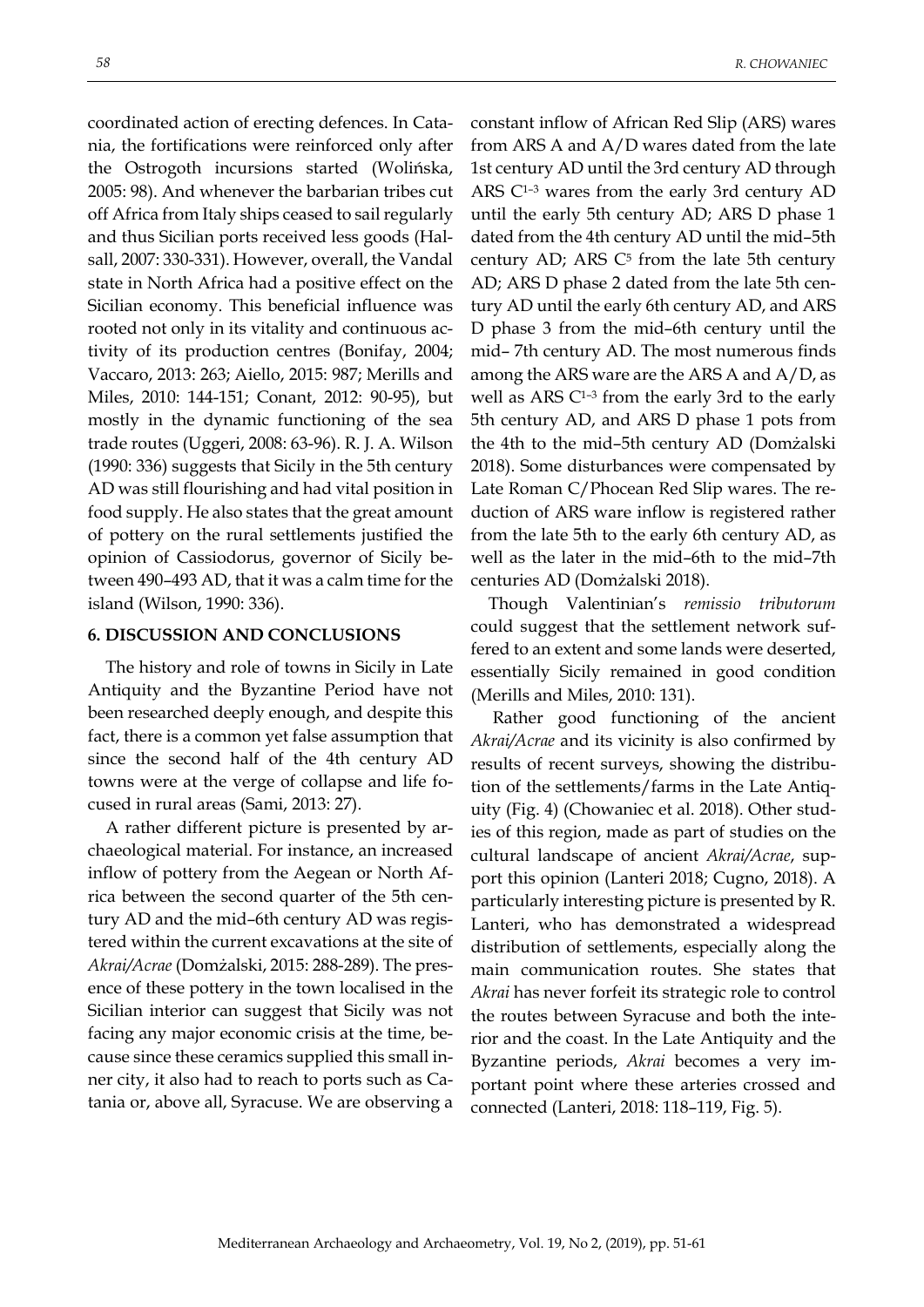

*Figure 4. Map showing the distribution of new archaeological sites (PA = Palazzolo and StLucia = Santa Lucia and order numbers) dated to the Late Antiquity, registered during the survey in 2009-2010 in the vicinity of Akrai/Acrae (source: Chowaniec et al., 2018: fig. 7) and general map with area of survey marked in red (source: Microsoft Bing Maps)*

*Per analogiam*, the Vandal settlements in Africa enjoyed relative peace and stability, and the barbarians themselves quickly learned to use benefits offered by Roman civilisation (Strzelczyk, 2002: 217-221).

Similarly, the times of Odoacer and Theodoric were not especially burdensome for the inhabitants of the island (Squatriti, 2016: 395-397), with Theodoric treating it with due care as the provider of grain, stored in Syracuse, by refraining from locating too many soldiers as settlers there, and thus allowing the locals to live relatively normal lives (Cracco Ruggini, 1995: 298). In general, the exchange flourished as exemplified by

## letter of Theodoric written between 509 AD and 512 AD, to the bishop of Salona with the recommendation of the merchant who provided *sixty vessels of oil to fill the lamps* for the bishop's church (Cassiodorus, *Variae* III.VII.1; see also Barnish, 1992: 51–52).

Also, Jordanes calls Sicily *Getarum nutrix*, as he writes: 'This sagacious general [Belisarius] believed he could not overcome the Gothic nation, unless he should first seize Sicily, their nursing– mother' (Jordanes, LIX.308). This shows how vital the role played by the island was, not only as a provider of goods, but also as a strategic location in the heart of the Mediterranean Sea.

#### **ACKNOWLEDGEMENTS**

The archaeological excavations and research are part of a scientific project, financed with a grant from the Polish National Science Center (UMO–2016/21/B/HS3/00026) and American Numismatic Society, in cooperation, first with the Soprintendenza dei Beni Culturali e Ambientali di Siracusa and later – the Polo Regionale di Siracusa per i siti e i musei archeologici di Siracusa. Special acknowledgements go to Maria Musumeci and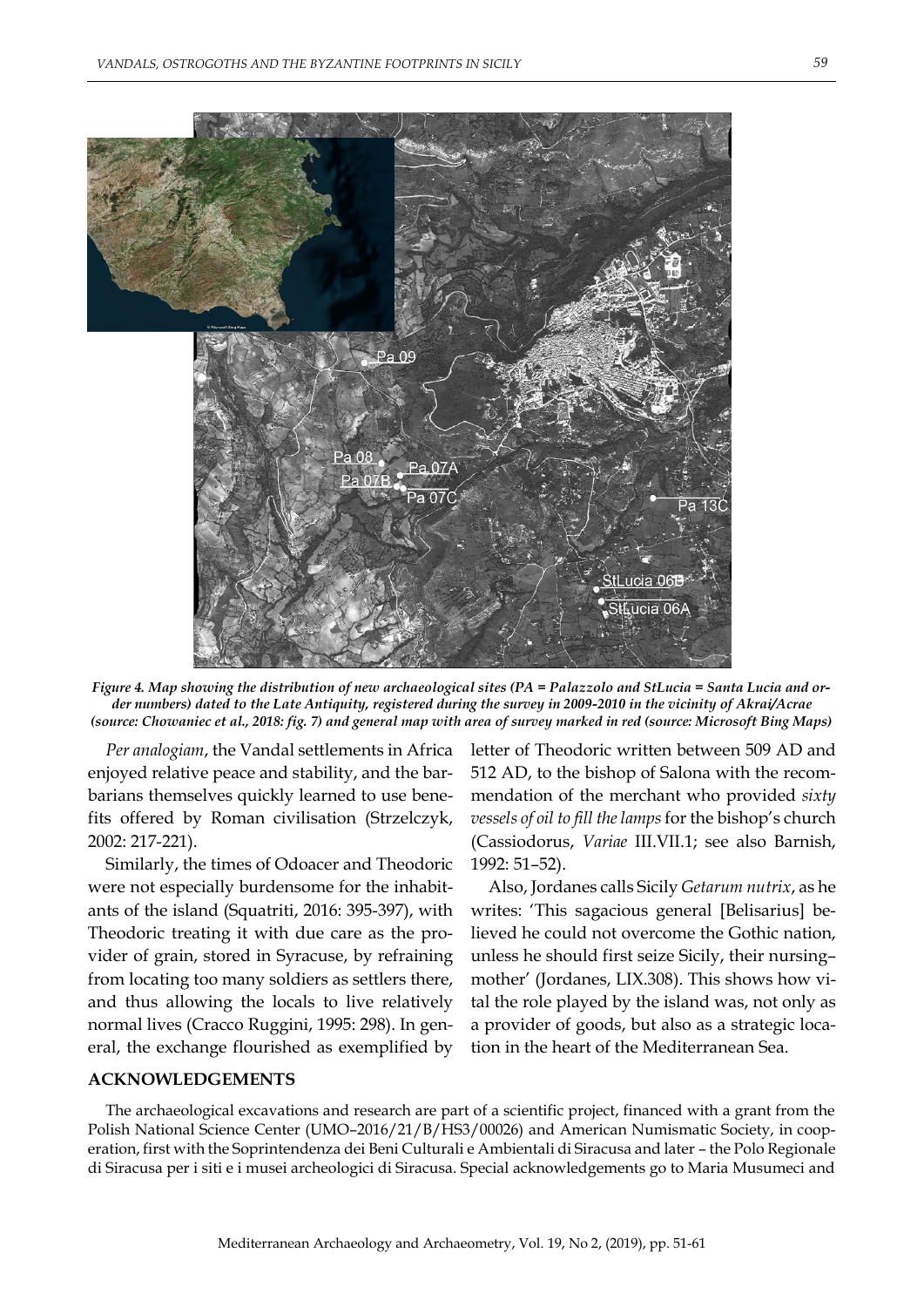Rosa Lanteri, who demonstrated great dedication and goodwill in supporting the scholarly proceedings of the archaeological mission.

## **FOOTNOTES**

**[1**] B. Pace states that the beginning of rides could take place in the end of 439 AD or first days of 440 AD (Pace, 1949: 86). G. Fasoli argues that the preliminary reconnaissance expedition took place already in 438 AD (Fasoli, 1980: 98), or perhaps even as early as 437 AD (Merills and Miles, 2010: 130).

#### **REFERENCES**

- Aiello, V. (2005) I Vandali nell'Africa Romana: problemi e prospettive di ricerca. *Mediterraneo Antico*, Vol. 8, pp. 547–569.
- Aiello, V. (2015) Vandals in the Mediterranean. A problematic presence. *SOMA 2011. Proceedings of the 15th Symposium on Mediterranean Archaeology, held at the University of Catania 3–5 March 2011*, P. M. Militello and H. Oniz (eds.), BAR IS 2695, Oxford, Archaeopress, pp. 987-990.
- Baldini Lippolis, I. (2010) Sicily and Southern Italy: Use and Production in the Byzantine Koiné. In *Intelligible Beauty. Recent research on Byzantine jewellery*, Ch. Entwistle, N. Adams (eds.), London, pp. 123–132.
- Barnish, S. J. B. (1992) *The Variae of Magnus Aurelius Cassiodorus Senator*. Liverpool.
- Burns, T. S. (1980) *The Ostrogoths. Kingship and society*, Wiesbaden.
- Caliri, E. (2007) Lilibeo tra Vandali, Goti e Bizantini. *Mediterraneo antico*, Vol. 10.1–2, pp. 569–584.
- Caliri, E. (2014) Piam manum porrigere defessis. Sgravi fiscali sotto Valentiniano III e il problema del fiscus barbaricus. In *Guerrieri, mercanti e profughi nel Mare dei Vandali. Atti del Convegno Internazionale (Messina 7–8 settembre 2009)*, V. Aiello (ed.), Soveria Mannelli Catanzaro, pp. 127-143.
- Caliri, E. (2015) Vandals in the Mediterranean. Sicily and its role. In *SOMA 2011. Proceedings of the 15th Symposium on Mediterranean Archaeology, held at the University of Catania 3–5 March 2011*, P. M. Militello and H. Oniz (eds.), BAR IS 2695, Oxford, Archaeopress, pp. 991-995.
- Cameron, A. (2012) *The Mediterranean world in Late Antiquity 395–700 AD*, London–New York.
- Castellana, G. and McConnel, B. (1990) A Rural Settlement of Imperial Roman and Byzantine Date in Contrada Saraceno near Agrigento, Sicily. *American Journal of Archaeology*, Vol. 94.1, pp. 43–44.
- Chowaniec, R. (2015) Comments on the history and topography of Akrai/Acrae in the light of new research. In *Unveiling the past of an ancient town. Akrai/Acrea in south–eastern Sicily*, R. Chowaniec (ed.), Warsaw IAUW, pp. 43-78.
- Chowaniec, R. (2017) *The Coming of Rome. Cultural Landscape of South–Eastern Sicily*, Warsaw, IAUW.
- Chowaniec, R., Fituła, M., Matera, M. and Więcek, T. (2018) Integrated approach to study the vicinity of ancient Akrai. Survey perspective. In *On the borders of Syracuse: Multidisciplinary studies on the ancient town of Akrai/Acrae, Sicily*, R. Chowaniec (ed.), Warsaw, IAUW, pp. 85–111.
- Clover, F. M. (1999) A game of bluff. The fate of Sicily after A.D. 476. *Historia*, Vol. 48.2, pp. 235–244.
- Conant, J. (2012) *Staying Roman. Conquest and Identity in Africa and the Mediterranean, 439–700*, Cambridge.
- Cracco Ruggini, L. (1984) I Barbari in Italia nei secoli dell'Impero. In *Magistra Barbaritas. I Barbari in Italia*, G. Pugliese Carratelli (ed.), Milano, pp. 3–51.
- Cracco Ruggini, L. (1995) *Economia e società nell'Italia annonaria. Rapporti fra agricoltura e commercio dal IV al VI secolo*, Bari.
- Cugno S. A. (2018) Late Antique rural settlements in the territory of ancient Akrai. New investigations and research prospects. In *On the borders of Syracuse: Multidisciplinary studies on the ancient town of Akrai/Acrae, Sicily*, R. Chowaniec (ed.), Warsaw, IAUW, pp. 127-142.
- Domżalski, K. (2015) Roman and Late Antique fine pottery from Akrai (2011–2014). First discoveries and research problems. In *Unveiling the past of an ancient town. Akrai/Acrea in south–eastern Sicily*, R. Chowaniec (ed.), Warsaw IAUW, pp. 277–294.
- Domżalski, K. (2018) Quantifying and contextualizing pottery from Akrai. General information with particular attention to the Fine Ware evidence. In *On the borders of Syracuse: Multidisciplinary studies on the ancient town of Akrai/Acrae, Sicily*, R. Chowaniec (ed.), Warsaw, IAUW, pp. 209-223.
- Fasoli, G. (1980) La città siciliane tra Vandali, Goti e Bizantini. *Felix Ravenna*, Vol. CXIX–CXX.1, pp. 95-110.
- Giunta, F. (1956) Genserico e la Sicilia. *Kokalos*, Vol. II.1, pp. 104-141;
- Giunta, F. (1984) Gli Ostrogoti in Italia. In *Magistra Barbaritas. I Barbari in Italia*, G. Pugliese Carratelli (ed.), Milano, pp. 53-96.
- Goltz, A. (1997–1998) Sizilien und die Germanen in der Spätantike. *Kokalos*, Vol. XLIII/XLI, pp. 209-242.